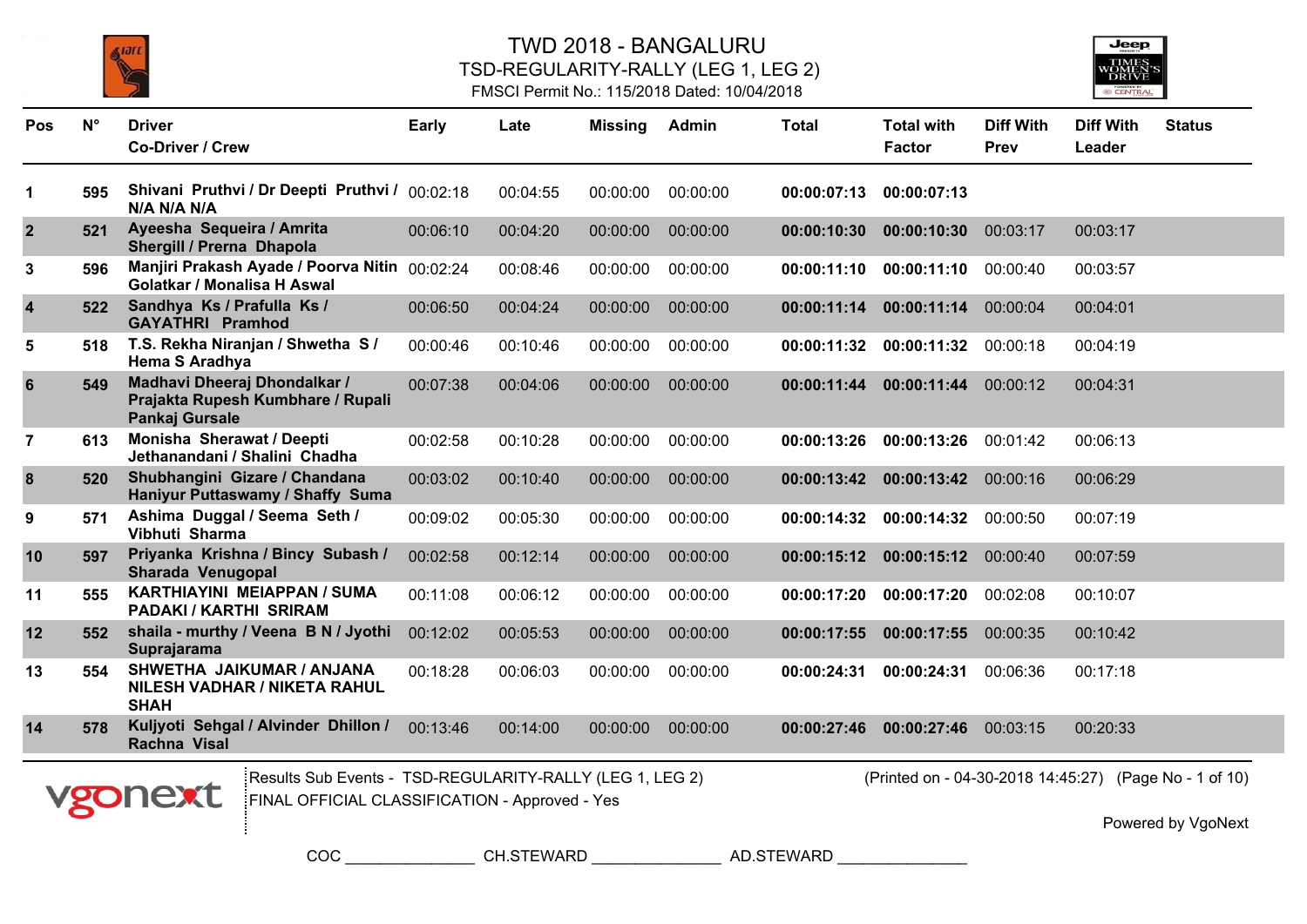





| <b>Pos</b> | $N^{\circ}$ | <b>Driver</b><br>Co-Driver / Crew                                           | Early    | Late     | <b>Missing</b> | Admin    | <b>Total</b> | <b>Total with</b><br><b>Factor</b> | <b>Diff With</b><br>Prev | <b>Diff With</b><br>Leader | <b>Status</b> |
|------------|-------------|-----------------------------------------------------------------------------|----------|----------|----------------|----------|--------------|------------------------------------|--------------------------|----------------------------|---------------|
| 15         | 530         | Noopur Agrawal / Nandini<br>Balasubramanyam / Sonali Sameer<br>Gurav        | 00:19:12 | 00:12:02 | 00:00:00       | 00:00:00 | 00:00:31:14  | 00:00:31:14                        | 00:03:28                 | 00:24:01                   |               |
| 16         | 590         | <b>MOHINI PUTTAPPA JADHAV /</b><br><b>ANJALI TOLANI / ANISHA SINGH</b>      | 00:13:18 | 00:19:09 | 00:00:00       | 00:00:00 | 00:00:32:27  | 00:00:32:27                        | 00:01:13                 | 00:25:14                   |               |
| 17         | 615         | Deepa Krishnamurthy / Ekta<br>Poddar / Asha Ramjee                          | 00:10:04 | 00:22:30 | 00:00:00       | 00:00:00 | 00:00:32:34  | 00:00:32:34                        | 00:00:07                 | 00:25:21                   |               |
| 18         | 536         | Ramita Arora / Neha Agarwal /<br>Sushma Sankaran                            | 00:15:32 | 00:17:30 | 00:00:00       | 00:00:00 | 00:00:33:02  | 00:00:33:02                        | 00:00:28                 | 00:25:49                   |               |
| 19         | 612         | Preethi Balachandran / Salini<br>Manoj / Savitha Krishnan                   | 00:14:34 | 00:22:08 | 00:00:00       | 00:00:00 | 00:00:36:42  | 00:00:36:42                        | 00:03:40                 | 00:29:29                   |               |
| 20         | 606         | Shalina Dhindsa / Anitha Francis /<br>Jyothi Napa Krishna                   | 00:18:16 | 00:20:41 | 00:00:00       | 00:00:00 | 00:00:38:57  | 00:00:38:57                        | 00:02:15                 | 00:31:44                   |               |
| 21         | 526         | Nirupama B / Kalavathy Bylappa /<br>Smitha B T N                            | 00:22:14 | 00:18:09 | 00:00:00       | 00:00:00 | 00:00:40:23  | 00:00:40:23                        | 00:01:26                 | 00:33:10                   |               |
| 22         | 553         | Preethi Anand / Ashwini<br><b>KASHINATH Bogadi / Poonam</b><br>khanna       | 00:01:34 | 00:41:14 | 00:00:00       | 00:00:00 | 00:00:42:48  | 00:00:42:48                        | 00:02:25                 | 00:35:35                   |               |
| 23         | 564         | Vasanthika Srinath / Aparna<br>Madhusudhan / Meera Ranganathan              | 00:01:26 | 00:42:42 | 00:00:00       | 00:00:00 | 00:00:44:08  | 00:00:44:08                        | 00:01:20                 | 00:36:55                   |               |
| 24         | 607         | Sudha Srinivasa Rao / Hema<br>Chandrashekar / Manjula Kshithij              | 00:29:06 | 00:16:01 | 00:00:00       | 00:00:00 | 00:00:45:07  | 00:00:45:07                        | 00:00:59                 | 00:37:54                   |               |
| 25         | 625         | Chikkabheemaiah Chandrakala /<br>Ganapathy Meenakshi / Sheoran<br>Meenkashi | 00:06:42 | 00:39:43 | 00:00:00       | 00:00:00 | 00:00:46:25  | 00:00:46:25                        | 00:01:18                 | 00:39:12                   |               |
| 26         | 535         | Bhuvaneswari PG / Sangeeta Laha / 00:24:52<br>Asha Iyer                     |          | 00:21:36 | 00:00:00       | 00:00:00 | 00:00:46:28  | 00:00:46:28                        | 00:00:03                 | 00:39:15                   |               |
| 27         | 548         | Sherin Sebastian / Susmitha Rajan / 00:24:14<br><b>Sushma Srinivas</b>      |          | 00:22:59 | 00:00:00       | 00:00:00 | 00:00:47:13  | 00:00:47:13                        | 00:00:45                 | 00:40:00                   |               |



Results Sub Events - TSD-REGULARITY-RALLY (LEG 1, LEG 2) (Printed on - 04-30-2018 14:45:27) FINAL OFFICIAL CLASSIFICATION - Approved - Yes

(Printed on - 04-30-2018 14:45:27) (Page No - 2 of 10)

Powered by VgoNext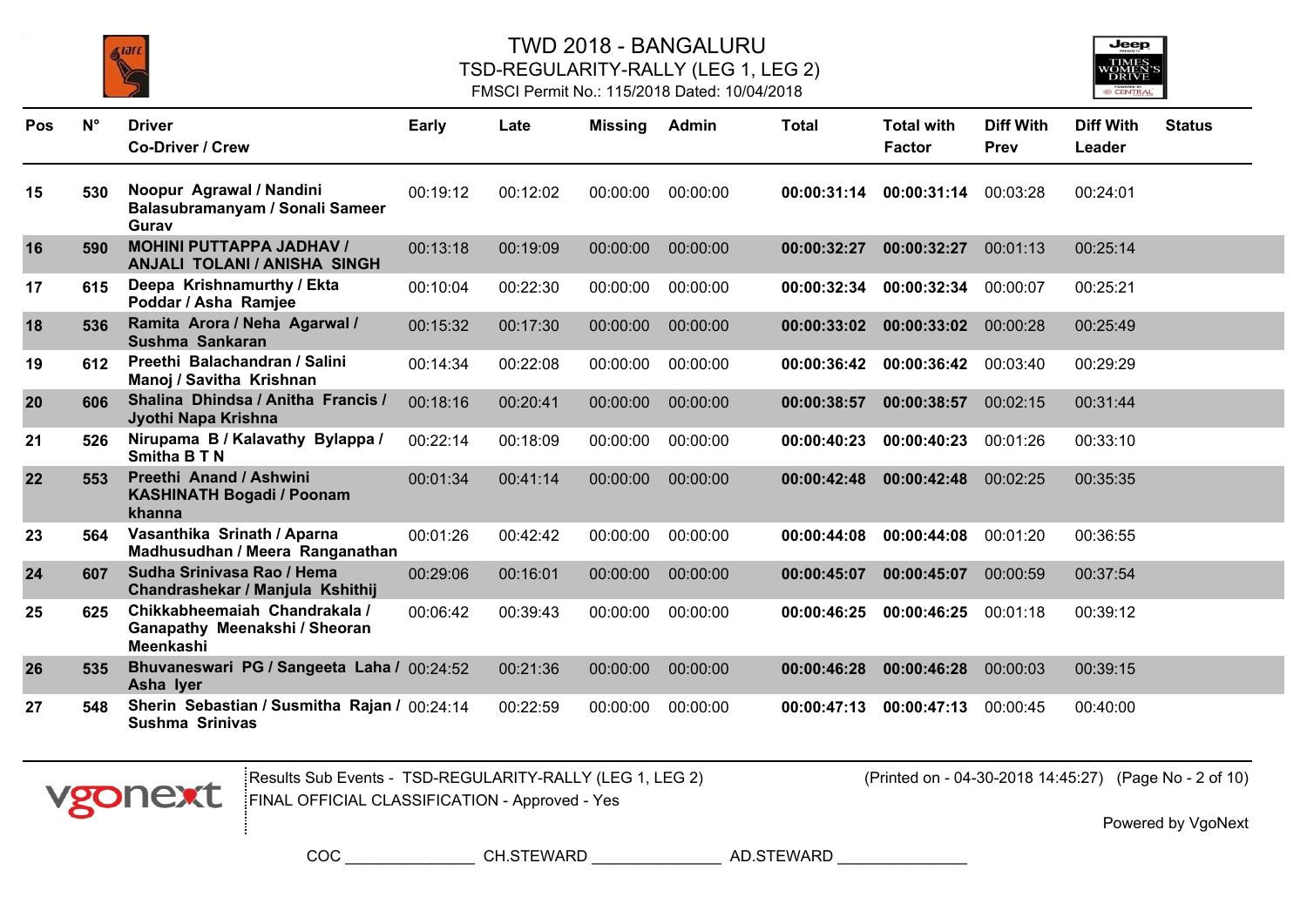



#### FMSCI Permit No.: 115/2018 Dated: 10/04/2018

| Pos | $N^{\circ}$ | <b>Driver</b>                                                                                           | <b>Early</b> | Late     | Missing  | Admin    | <b>Total</b> | <b>Total with</b> | <b>Diff With</b> | <b>Diff With</b> | <b>Status</b> |
|-----|-------------|---------------------------------------------------------------------------------------------------------|--------------|----------|----------|----------|--------------|-------------------|------------------|------------------|---------------|
|     |             | <b>Co-Driver / Crew</b>                                                                                 |              |          |          |          |              | <b>Factor</b>     | Prev             | Leader           |               |
| 28  | 556         | Kavitha Yellambalase Ramamurthy / 00:29:54<br>Kavitha Uthappa / Sowmya<br><b>Ranganath Holenarsipur</b> |              | 00:17:31 | 00:00:00 | 00:00:00 | 00:00:47:25  | 00:00:47:25       | 00:00:12         | 00:40:12         |               |
| 29  | 631         | Rashmi / manu Nilofer / shilpa<br>karthik                                                               | 00:08:08     | 00:40:26 | 00:00:00 | 00:00:00 | 00:00:48:34  | 00:00:48:34       | 00:01:09         | 00:41:21         |               |
| 30  | 508         | HARLEEN SINGH / PRAGATHI BS /<br><b>SWETHA JADHAV</b>                                                   | 00:30:38     | 00:19:17 | 00:00:00 | 00:00:00 | 00:00:49:55  | 00:00:49:55       | 00:01:21         | 00:42:42         |               |
| 31  | 544         | Rashmee Sinha / Lasitha Prakash /<br>Deeni Dipin                                                        | 00:34:58     | 00:15:54 | 00:00:00 | 00:00:00 | 00:00:50:52  | 00:00:50:52       | 00:00:57         | 00:43:39         |               |
| 32  | 542         | <b>BHARATHI DILEEP CHANDRA /</b><br><b>ARTI ARYA / MUGDHA GOEL</b>                                      | 00:00:30     | 00:50:36 | 00:00:00 | 00:00:00 | 00:00:51:06  | 00:00:51:06       | 00:00:14         | 00:43:53         |               |
| 33  | 585         | Vrushali Cherian / Snehal Vikas<br>Golatkar / Mrunal S G                                                | 00:01:52     | 00:49:36 | 00:00:00 | 00:00:00 | 00:00:51:28  | 00:00:51:28       | 00:00:22         | 00:44:15         |               |
| 34  | 539         | Aindrila Chakraborty / Swati<br>Chandra / Neelima Reddy                                                 | 00:30:10     | 00:21:34 | 00:00:00 | 00:00:00 | 00:00:51:44  | 00:00:51:44       | 00:00:16         | 00:44:31         |               |
| 35  | 572         | Rachana Joshi / Kothe Shilpa /<br>Srividya Mittal                                                       | 00:31:46     | 00:21:46 | 00:00:00 | 00:00:00 | 00:00:53:32  | 00:00:53:32       | 00:01:48         | 00:46:19         |               |
| 36  | 626         | Priya Gupte / Arti Yadav / Sarita<br>Digumarti                                                          | 00:31:36     | 00:23:58 | 00:00:00 | 00:00:00 | 00:00:55:34  | 00:00:55:34       | 00:02:02         | 00:48:21         |               |
| 37  | 628         | Sapna Mahantesh NASHI / Sowmya<br>B Rajashekar / Shubha Roopesh                                         | 00:02:44     | 00:53:18 | 00:00:00 | 00:00:00 | 00:00:56:02  | 00:00:56:02       | 00:00:28         | 00:48:49         |               |
| 38  | 588         | Sapna Mandi Venkatesh / Shoba<br>Devi Ravishankar / Swetha Sanjay                                       | 00:31:18     | 00:25:15 | 00:00:00 | 00:00:00 | 00:00:56:33  | 00:00:56:33       | 00:00:31         | 00:49:20         |               |
| 39  | 611         | Laveena Dsouza / Andriyana Pinto /<br><b>Mendonca Lolita Clinet</b>                                     | 00:24:20     | 00:32:16 | 00:00:00 | 00:00:00 | 00:00:56:36  | 00:00:56:36       | 00:00:03         | 00:49:23         |               |
| 40  | 633         | Richa Chhapolia / Preeti Gulhati /<br>N/A N/A N/A                                                       | 00:21:36     | 00:35:23 | 00:00:00 | 00:00:00 | 00:00:56:59  | 00:00:56:59       | 00:00:23         | 00:49:46         |               |
| 41  | 593         | Mahima Mohit Dand / Swetal Ashesh 00:11:12<br>Patel / Gopika K Dharamshi                                |              | 00:46:48 | 00:00:00 | 00:00:00 | 00:00:58:00  | 00:00:58:00       | 00:01:01         | 00:50:47         |               |



Results Sub Events - TSD-REGULARITY-RALLY (LEG 1, LEG 2) (Printed on - 04-30-2018 14:45:27) FINAL OFFICIAL CLASSIFICATION - Approved - Yes

(Printed on - 04-30-2018 14:45:27) (Page No - 3 of 10)

Powered by VgoNext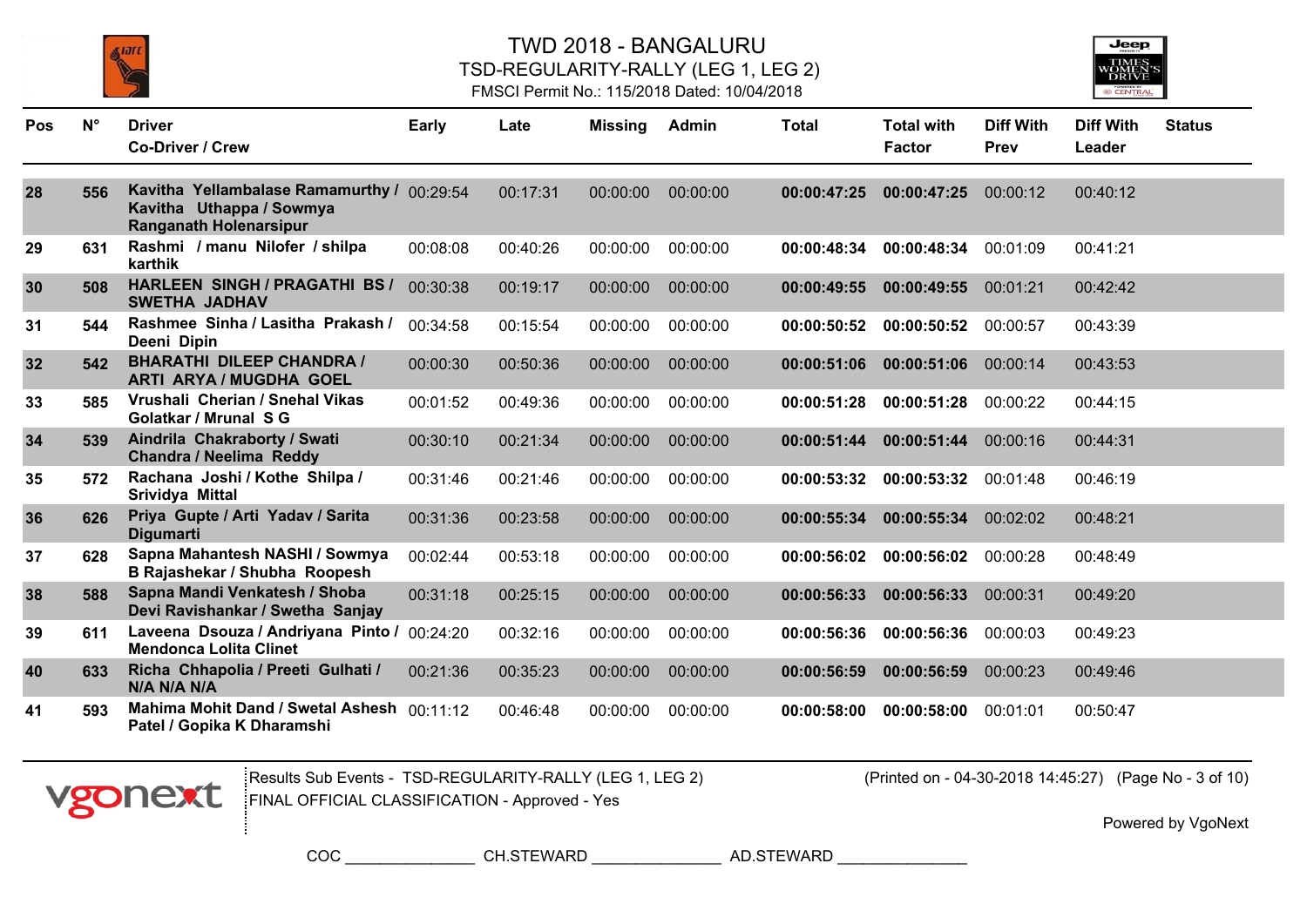

Pos N° Driver

### TWD 2018 - BANGALURU TSD-REGULARITY-RALLY (LEG 1, LEG 2) FMSCI Permit No.: 115/2018 Dated: 10/04/2018

**N° Early Late Missing Admin Total Diff With**



**Total with**

**Diff With Status**

|    |     | <b>Co-Driver / Crew</b>                                                                  |          |          |          |          |             | <b>Factor</b> | <b>Prev</b> | Leader   |
|----|-----|------------------------------------------------------------------------------------------|----------|----------|----------|----------|-------------|---------------|-------------|----------|
| 42 | 602 | <b>RASHMI NARASIMHA / Spurthi</b><br>Byrappa / ROOPA KANTHARAJ                           | 00:39:24 | 00:21:08 | 00:00:00 | 00:00:00 | 00:01:00:32 | 00:01:00:32   | 00:02:32    | 00:53:19 |
| 43 | 502 | Nirmal Mathew / Swapna<br>Venkatesh / Kalpana Kumar                                      | 00:31:34 | 00:30:54 | 00:00:00 | 00:00:00 | 00:01:02:28 | 00:01:02:28   | 00:01:56    | 00:55:15 |
| 44 | 507 | Ananda Saraswathy / Karthika<br>Krishnaswamy / Archana<br><b>Sundarram</b>               | 00:39:18 | 00:23:43 | 00:00:00 | 00:00:00 | 00:01:03:01 | 00:01:03:01   | 00:00:33    | 00:55:48 |
| 45 | 630 | Sonal Tivarekar / Shaifali Singh /<br>N/A N/A N/A                                        | 00:34:52 | 00:32:10 | 00:00:00 | 00:00:00 | 00:01:07:02 | 00:01:07:02   | 00:04:01    | 00:59:49 |
| 46 | 618 | RENUKA Devayya / TULSI<br><b>POOVAYA / SHABARI G</b>                                     | 00:42:40 | 00:24:28 | 00:00:00 | 00:00:00 | 00:01:07:08 | 00:01:07:08   | 00:00:06    | 00:59:55 |
| 47 | 577 | <b>BINDU MITTAL / NAMITA Kapoor</b><br><b>SAHGAL / Renu Bhatia</b>                       | 00:37:44 | 00:30:24 | 00:00:00 | 00:00:00 | 00:01:08:08 | 00:01:08:08   | 00:01:00    | 01:00:55 |
| 48 | 558 | Shivali Gupta / Kanika Jindal /<br><b>Monica Goyal</b>                                   | 00:49:54 | 00:23:41 | 00:00:00 | 00:00:00 | 00:01:13:35 | 00:01:13:35   | 00:05:27    | 01:06:22 |
| 49 | 623 | Archana Singh / Pooja Rao /<br><b>Jaiswal Sweta</b>                                      | 00:31:54 | 00:41:48 | 00:00:00 | 00:00:00 | 00:01:13:42 | 00:01:13:42   | 00:00:07    | 01:06:29 |
| 50 | 567 | <b>ARCHANA A T ARCHANA A T/</b><br><b>ANUPAMA SINHA / SUVI AMIT</b><br><b>SRIVASTAVA</b> | 00:16:40 | 00:57:30 | 00:00:00 | 00:00:00 | 00:01:14:10 | 00:01:14:10   | 00:00:28    | 01:06:57 |
| 51 | 560 | Rebecca Randad / Meghana<br>Dayanand / Sheetal Ranggaswamy                               | 00:55:24 | 00:18:50 | 00:00:00 | 00:00:00 | 00:01:14:14 | 00:01:14:14   | 00:00:04    | 01:07:01 |
| 52 | 581 | Shoha Sirdesai / Dipali Bathla /<br>Shantala Dhange                                      | 00:27:34 | 00:47:24 | 00:00:00 | 00:00:00 | 00:01:14:58 | 00:01:14:58   | 00:00:44    | 01:07:45 |
| 53 | 531 | Anindita Choudhury / Antara Nag /<br>Swagata Chatterjee                                  | 00:42:02 | 00:35:16 | 00:00:00 | 00:00:00 | 00:01:17:18 | 00:01:17:18   | 00:02:20    | 01:10:05 |
| 54 | 592 | Sridevi Parthasarathy / Anshu<br>Chaturvedi / Carol Furtado                              | 00:31:14 | 00:47:38 | 00:00:00 | 00:00:00 | 00:01:18:52 | 00:01:18:52   | 00:01:34    | 01:11:39 |
| 55 | 569 | Aparna Pathak / Sofiya CM / Annie<br><b>Thomas</b>                                       | 00:25:10 | 00:56:32 | 00:00:00 | 00:00:00 | 00:01:21:42 | 00:01:21:42   | 00:02:50    | 01:14:29 |



Results Sub Events - TSD-REGULARITY-RALLY (LEG 1, LEG 2) (Printed on - 04-30-2018 14:45:27) FINAL OFFICIAL CLASSIFICATION - Approved - Yes

(Printed on - 04-30-2018 14:45:27) (Page No - 4 of 10)

Powered by VgoNext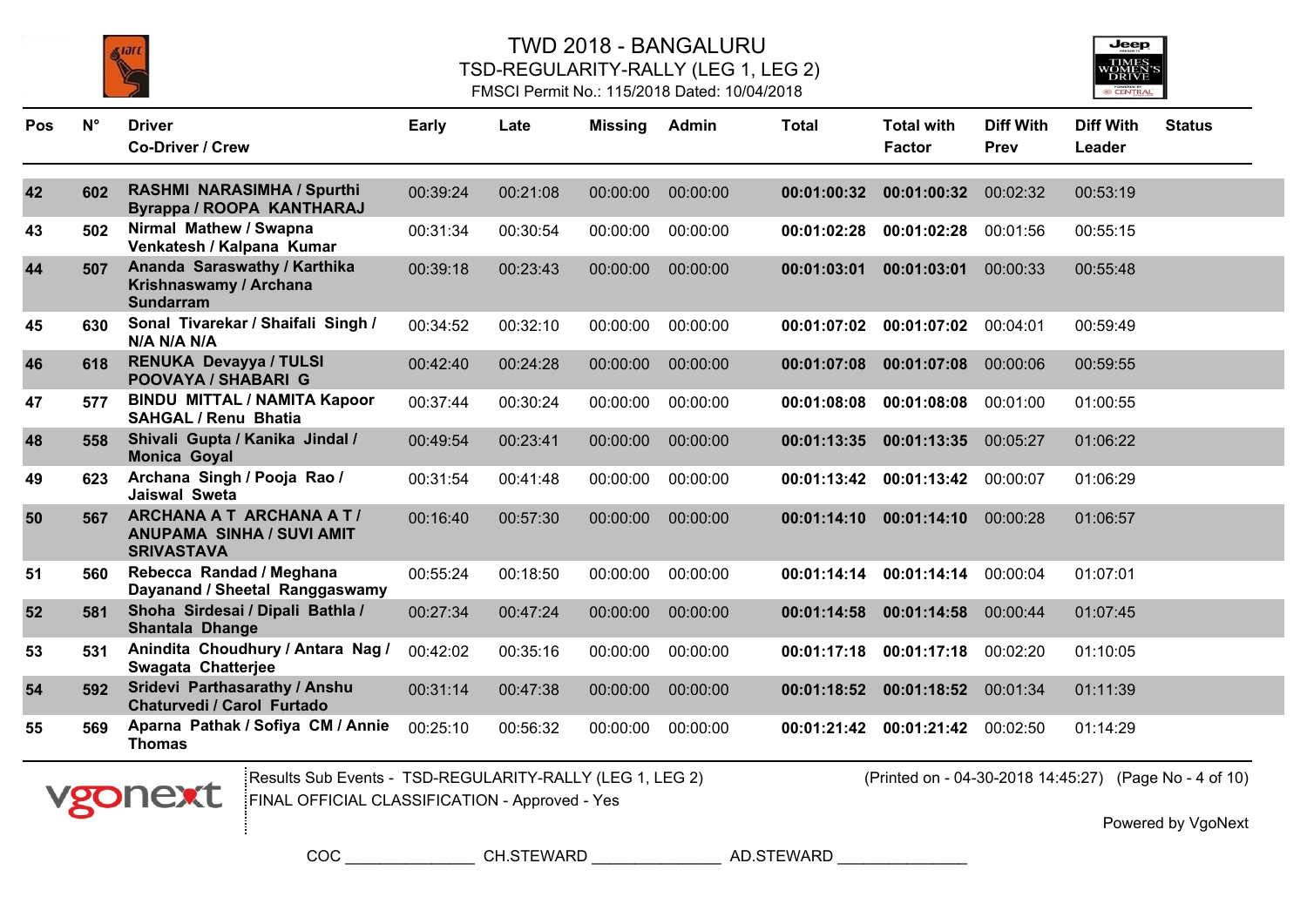

### TWD 2018 - BANGALURU TSD-REGULARITY-RALLY (LEG 1, LEG 2) FMSCI Permit No.: 115/2018 Dated: 10/04/2018



| <b>Pos</b> | $N^{\circ}$ | <b>Driver</b><br><b>Co-Driver / Crew</b>                                                       | Early    | Late     | <b>Missing</b> | Admin    | <b>Total</b> | <b>Total with</b><br><b>Factor</b> | <b>Diff With</b><br>Prev | <b>Diff With</b><br>Leader | <b>Status</b> |
|------------|-------------|------------------------------------------------------------------------------------------------|----------|----------|----------------|----------|--------------|------------------------------------|--------------------------|----------------------------|---------------|
| 56         | 598         | Vandana Balakrishna / Priti Raj /<br>Richa Wahi                                                | 00:12:48 | 01:09:03 | 00:00:00       | 00:00:00 | 00:01:21:51  | 00:01:21:51                        | 00:00:09                 | 01:14:38                   |               |
| 57         | 514         | Shobha Aiyanda Kuttappa / Vinutha<br>Gowdar RameswaraReddy / Anitha<br><b>Madhukesh Nadgir</b> | 00:51:32 | 00:30:21 | 00:00:00       | 00:00:00 | 00:01:21:53  | 00:01:21:53                        | 00:00:02                 | 01:14:40                   |               |
| 58         | 529         | Balasundari Shreedhar / Malathi<br>Coimbatore Narasimhan / Chitra U<br><b>Shetty</b>           | 00:18:04 | 01:04:07 | 00:00:00       | 00:00:00 | 00:01:22:11  | 00:01:22:11                        | 00:00:18                 | 01:14:58                   |               |
| 59         | 511         | Geeta Komar / Jyothi Raghuram /<br>Prema Komar                                                 | 00:28:14 | 00:55:51 | 00:00:00       | 00:00:00 | 00:01:24:05  | 00:01:24:05                        | 00:01:54                 | 01:16:52                   |               |
| 60         | 566         | Pankaja Acharya / Chitra Pahuja /<br>Deepshikha Deb Roy                                        | 00:50:16 | 00:34:15 | 00:00:00       | 00:00:00 | 00:01:24:31  | 00:01:24:31                        | 00:00:26                 | 01:17:18                   |               |
| 61         | 551         | Vijayalakshmi Vijayakumar / Supriya 00:51:08<br>Komandur / Rekha Raghavan                      |          | 00:34:51 | 00:00:00       | 00:00:00 | 00:01:25:59  | 00:01:25:59                        | 00:01:28                 | 01:18:46                   |               |
| 62         | 534         | Archana GP / AISHWARYA<br>YAJAMAN / GAYATHRI<br><b>PRASHANTH</b>                               | 00:31:58 | 00:54:59 | 00:00:00       | 00:00:00 | 00:01:26:57  | 00:01:26:57                        | 00:00:58                 | 01:19:44                   |               |
| 63         | 610         | Punya Bharath Bopaiah / Champa<br>AK/Poovamma AR                                               | 00:07:40 | 01:19:17 | 00:00:00       | 00:00:00 | 00:01:26:57  | 00:01:26:57                        | 00:00:00                 | 01:19:44                   |               |
| 64         | 586         | Diviya Sohan Rai / Sandhya<br>George / Arathi Appaiah Uthaiah                                  | 00:24:56 | 01:02:04 | 00:00:00       | 00:00:00 | 00:01:27:00  | 00:01:27:00                        | 00:00:03                 | 01:19:47                   |               |
| 65         | 528         | Sunita Singh / Praveenlata SAINI /<br>Rashmi Singh                                             | 00:17:32 | 01:11:38 | 00:00:00       | 00:00:00 | 00:01:29:10  | 00:01:29:10                        | 00:02:10                 | 01:21:57                   |               |
| 66         | 513         | Thakuria Ritusmita / Sandhu Isha /<br>Shefali Dikshit                                          | 00:12:14 | 01:17:55 | 00:00:00       | 00:00:00 | 00:01:30:09  | 00:01:30:09                        | 00:00:59                 | 01:22:56                   |               |
| 67         | 532         | <b>PREETI THAKUR / Priyanka</b><br>Sharma / Rajni Rai                                          | 00:23:58 | 01:06:36 | 00:00:00       | 00:00:00 | 00:01:30:34  | 00:01:30:34                        | 00:00:25                 | 01:23:21                   |               |
| 68         | 632         | Raakhee Das / Juby Jacob /<br>Lekshmi Vijayakumar Geetha                                       | 00:46:54 | 00:44:49 | 00:00:00       | 00:00:00 | 00:01:31:43  | 00:01:31:43                        | 00:01:09                 | 01:24:30                   |               |



Results Sub Events - TSD-REGULARITY-RALLY (LEG 1, LEG 2) (Printed on - 04-30-2018 14:45:27) FINAL OFFICIAL CLASSIFICATION - Approved - Yes

(Printed on - 04-30-2018 14:45:27) (Page No - 5 of 10)

Powered by VgoNext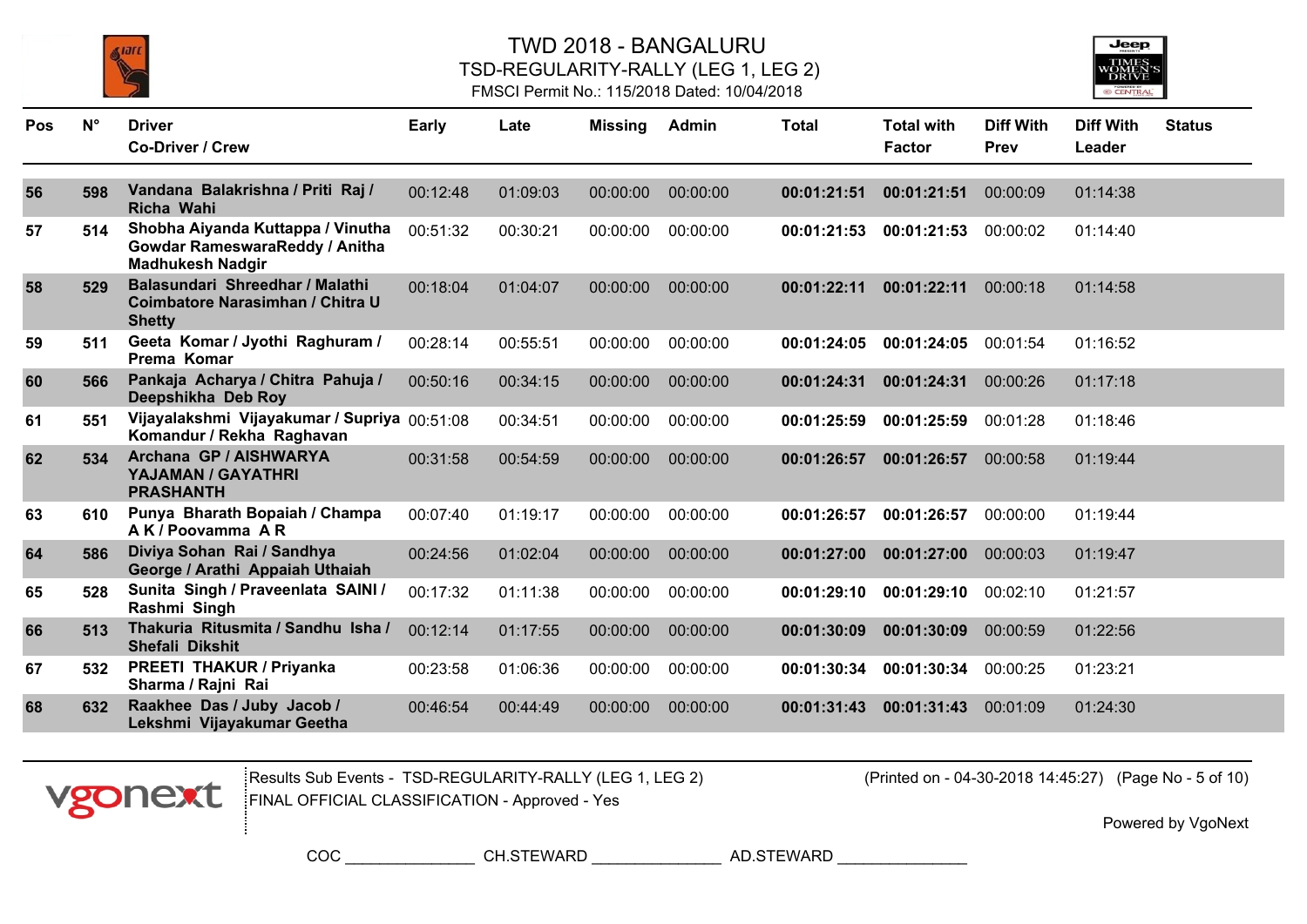



#### FMSCI Permit No.: 115/2018 Dated: 10/04/2018

| Pos | $N^{\circ}$ | <b>Driver</b>                                                                                    | <b>Early</b> | Late     | <b>Missing</b> | Admin    | <b>Total</b> | <b>Total with</b> | <b>Diff With</b> | <b>Diff With</b> | <b>Status</b> |
|-----|-------------|--------------------------------------------------------------------------------------------------|--------------|----------|----------------|----------|--------------|-------------------|------------------|------------------|---------------|
|     |             | <b>Co-Driver / Crew</b>                                                                          |              |          |                |          |              | <b>Factor</b>     | Prev             | Leader           |               |
| 69  | 599         | Ramani Mabel Baskar / Radha<br><b>Mohan Durbha / Mercy Christina</b><br><b>Solomon</b>           | 00:20:22     | 01:11:44 | 00:00:00       | 00:00:00 | 00:01:32:06  | 00:01:32:06       | 00:00:23         | 01:24:53         |               |
| 70  | 574         | Gauri Vilas Mahagaonkar / Bharati<br>Eligar / N/a N/A N/A                                        | 00:57:20     | 00:35:04 | 00:00:00       | 00:00:00 | 00:01:32:24  | 00:01:32:24       | 00:00:18         | 01:25:11         |               |
| 71  | 527         | Manjari Vishal Pujar / Pavitra<br>Dayanidhi / Reshma Srinivas                                    | 00:34:56     | 00:57:40 | 00:00:00       | 00:00:00 | 00:01:32:36  | 00:01:32:36       | 00:00:12         | 01:25:23         |               |
| 72  | 576         | AMUDHA RAVINDRAN / SUJYOTHI<br><b>SHETTY / Anu Srivastava</b>                                    | 00:49:10     | 00:46:16 | 00:00:00       | 00:00:00 | 00:01:35:26  | 00:01:35:26       | 00:02:50         | 01:28:13         |               |
| 73  | 604         | Kalaiselvi V S / Inderpreet Kaur /<br>Piyush Anand                                               | 00:05:04     | 01:31:35 | 00:00:00       | 00:00:00 | 00:01:36:39  | 00:01:36:39       | 00:01:13         | 01:29:26         |               |
| 74  | 543         | Kavitha Manjunath / Indu Aradhya /<br>Srividya Nagaraju                                          | 01:05:48     | 00:32:52 | 00:00:00       | 00:00:00 | 00:01:38:40  | 00:01:38:40       | 00:02:01         | 01:31:27         |               |
| 75  | 624         | Nidhi Lall / Shiran Mathew / Nilima<br><b>Kale</b>                                               | 00:24:36     | 01:17:36 | 00:00:00       | 00:00:00 | 00:01:42:12  | 00:01:42:12       | 00:03:32         | 01:34:59         |               |
| 76  | 559         | Kavya Suraj / Bavana Sricharan /<br><b>Reethu RN</b>                                             | 01:17:06     | 00:26:13 | 00:00:00       | 00:00:00 | 00:01:43:19  | 00:01:43:19       | 00:01:07         | 01:36:06         |               |
| 77  | 562         | RAMYA KR/NEETU T/PRIYANKA 00:34:04<br>v                                                          |              | 01:09:54 | 00:00:00       | 00:00:00 | 00:01:43:58  | 00:01:43:58       | 00:00:39         | 01:36:45         |               |
| 78  | 620         | Madhavi Anand Lokhande / Poonam 00:53:06<br>Amey Namjoshi / Aparna Rajshekhar<br><b>Hawaldar</b> |              | 00:51:28 | 00:00:00       | 00:00:00 | 00:01:44:34  | 00:01:44:34       | 00:00:36         | 01:37:21         |               |
| 79  | 503         | Amritha Arvind / Dipti Raghuveer /<br>Mahalakshmi Begur Purnaiah                                 | 01:03:16     | 00:41:47 | 00:00:00       | 00:00:00 | 00:01:45:03  | 00:01:45:03       | 00:00:29         | 01:37:50         |               |
| 80  | 579         | Sailaja Gudla / Meenakshi Patil /<br>Amudha ArunaChalam                                          | 01:14:26     | 00:31:12 | 00:00:00       | 00:00:00 | 00:01:45:38  | 00:01:45:38       | 00:00:35         | 01:38:25         |               |
| 81  | 614         | <b>NEHA Subeer PATEL / SIRI</b><br><b>CHANDRA / SHILPA Ajay ALUR</b>                             | 00:56:10     | 00:50:11 | 00:00:00       | 00:00:00 | 00:01:46:21  | 00:01:46:21       | 00:00:43         | 01:39:08         |               |
| 82  | 609         | Meenu Goswamy / Dipti Warman /<br>Monali Ranka                                                   | 01:01:14     | 00:45:13 | 00:00:00       | 00:00:00 | 00:01:46:27  | 00:01:46:27       | 00:00:06         | 01:39:14         |               |



Results Sub Events - TSD-REGULARITY-RALLY (LEG 1, LEG 2) (Printed on - 04-30-2018 14:45:27) FINAL OFFICIAL CLASSIFICATION - Approved - Yes

(Printed on - 04-30-2018 14:45:27) (Page No - 6 of 10)

Powered by VgoNext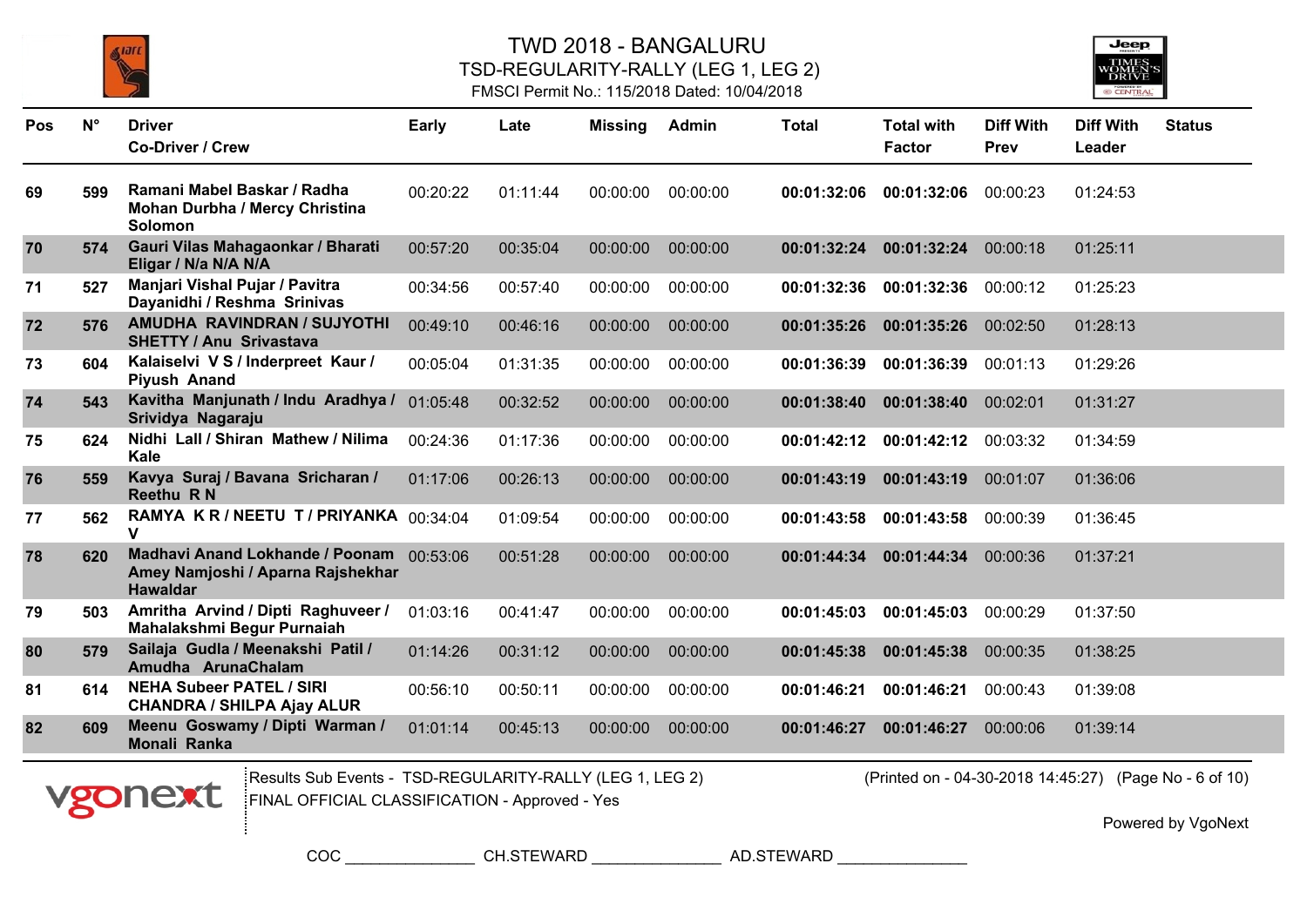



### FMSCI Permit No.: 115/2018 Dated: 10/04/2018

| Pos | $N^{\circ}$ | <b>Driver</b><br><b>Co-Driver / Crew</b>                                                                                | <b>Early</b> | Late     | <b>Missing</b> | Admin    | <b>Total</b> | <b>Total with</b><br><b>Factor</b>                     | <b>Diff With</b><br>Prev | <b>Diff With</b><br>Leader | <b>Status</b>      |
|-----|-------------|-------------------------------------------------------------------------------------------------------------------------|--------------|----------|----------------|----------|--------------|--------------------------------------------------------|--------------------------|----------------------------|--------------------|
| 83  | 540         | Pragati Diwakar / Latha Hoigegudde<br>Baburao / Sushmita Ravi                                                           | 00:55:42     | 00:21:00 | 00:30:00       | 00:00:00 | 00:01:46:42  | 00:01:46:42                                            | 00:00:15                 | 01:39:29                   |                    |
| 84  | 504         | Shalini Chandrasheaker / Deepthi<br>Suresh / N/A N/A N/A                                                                | 00:43:56     | 01:02:59 | 00:00:00       | 00:00:00 | 00:01:46:55  | 00:01:46:55                                            | 00:00:13                 | 01:39:42                   |                    |
| 85  | 557         | Ashwini Lakshman / Sowmya<br>Lakshman / Kedhari Sheshadri                                                               | 00:00:16     | 00:47:46 | 00:30:00       | 00:30:00 | 00:01:48:02  | 00:01:48:02                                            | 00:01:07                 | 01:40:49                   |                    |
| 86  | 545         | felix Femina / Suhana Somanna /<br><b>Sheeba K Easo</b>                                                                 | 00:30:24     | 01:19:01 | 00:00:00       | 00:00:00 | 00:01:49:25  | 00:01:49:25                                            | 00:01:23                 | 01:42:12                   |                    |
| 87  | 594         | Usha Kumar / Princy Gupta / Litty<br>Joseph                                                                             | 00:48:38     | 01:02:38 | 00:00:00       | 00:00:00 | 00:01:51:16  | 00:01:51:16                                            | 00:01:51                 | 01:44:03                   |                    |
| 88  | 619         | P Punitha / Mrunalini M KRISHNA /<br><b>Athmasree JS</b>                                                                | 00:18:20     | 01:33:21 | 00:00:00       | 00:00:00 | 00:01:51:41  | 00:01:51:41                                            | 00:00:25                 | 01:44:28                   |                    |
| 89  | 584         | Pramila Ganapathy / Deepa<br>Jayachandran / Muthamma G B                                                                | 00:56:30     | 00:55:53 | 00:00:00       | 00:00:00 | 00:01:52:23  | 00:01:52:23                                            | 00:00:42                 | 01:45:10                   |                    |
| 90  | 510         | Sindhu Bidirahosalli / Juhi Saxena /<br>Veena Kothakonda                                                                | 00:41:48     | 01:13:26 | 00:00:00       | 00:00:00 | 00:01:55:14  | 00:01:55:14                                            | 00:02:51                 | 01:48:01                   |                    |
| 91  | 506         | Kavitha Nagendra / Sheetal /<br>Savitha Anil                                                                            | 01:01:02     | 00:26:19 | 00:30:00       | 00:00:00 | 00:01:57:21  | 00:01:57:21                                            | 00:02:07                 | 01:50:08                   |                    |
| 92  | 541         | Akshatha K / Vinutha Shantiraj<br>Prabhu / Sahana Adhikari                                                              | 00:56:52     | 01:02:36 | 00:00:00       | 00:00:00 | 00:01:59:28  | 00:01:59:28                                            | 00:02:07                 | 01:52:15                   |                    |
| 93  | 583         | Shalu Susan Kurian / Priya Baath /<br>N/A N/A N/A                                                                       | 00:41:52     | 00:18:04 | 01:00:00       | 00:00:00 | 00:01:59:56  | 00:01:59:56                                            | 00:00:28                 | 01:52:43                   |                    |
| 94  | 603         | Shalu Harish Salwan / Gagan Kaur<br>Gill / Vani Gubbi Gubbi                                                             | 00:43:02     | 00:18:08 | 01:00:00       | 00:00:00 | 00:02:01:10  | 00:02:01:10                                            | 00:01:14                 | 01:53:57                   |                    |
| 95  | 505         | <b>URMILA SHIVAYOGI KALASAD /</b><br><b>GEETA TAMMANNA GIRAJA /</b><br><b>SRREELATA UDAY SHANKAR</b><br><b>HERANJAL</b> | 00:35:16     | 01:28:18 | 00:00:00       | 00:00:00 | 00:02:03:34  | 00:02:03:34                                            | 00:02:24                 | 01:56:21                   |                    |
| 96  | 582         | Lakshmi Karthik / Ranjini<br>Ramanna / Natasha Chakravarthy                                                             | 01:01:54     | 01:05:36 | 00:00:00       | 00:00:00 | 00:02:07:30  | 00:02:07:30                                            | 00:03:56                 | 02:00:17                   |                    |
|     |             | Results Sub Events - TSD-REGULARITY-RALLY (LEG 1, LEG 2)<br>vgonext<br>FINAL OFFICIAL CLASSIFICATION - Approved - Yes   |              |          |                |          |              | (Printed on - 04-30-2018 14:45:27) (Page No - 7 of 10) |                          |                            | Powered by VgoNext |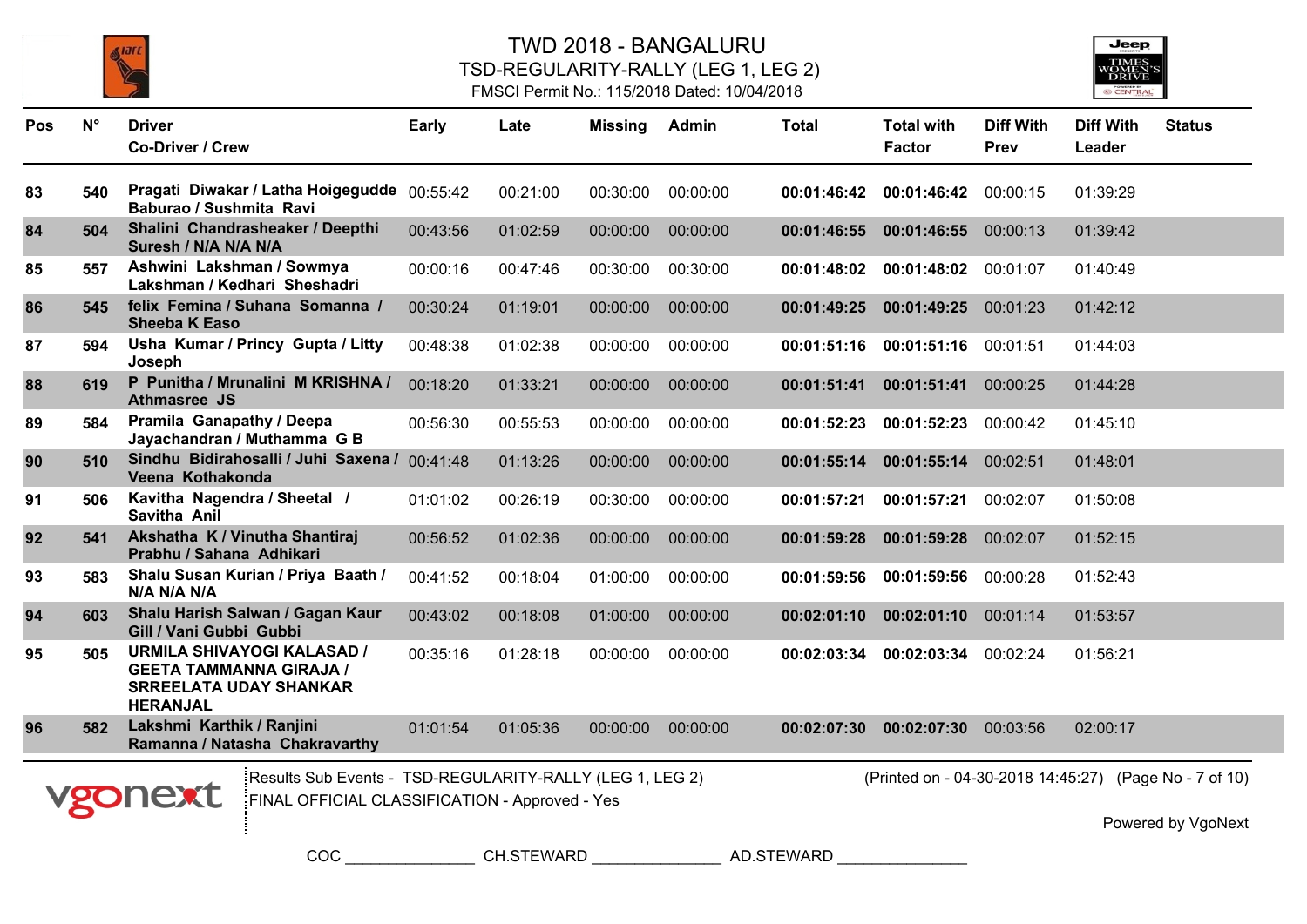

### TWD 2018 - BANGALURU TSD-REGULARITY-RALLY (LEG 1, LEG 2) FMSCI Permit No.: 115/2018 Dated: 10/04/2018



| Pos | $N^{\circ}$ | <b>Driver</b><br><b>Co-Driver / Crew</b>                               | <b>Early</b> | Late     | <b>Missing</b> | Admin    | <b>Total</b> | <b>Total with</b><br><b>Factor</b> | <b>Diff With</b><br><b>Prev</b> | <b>Diff With</b><br>Leader | <b>Status</b> |
|-----|-------------|------------------------------------------------------------------------|--------------|----------|----------------|----------|--------------|------------------------------------|---------------------------------|----------------------------|---------------|
| 97  | 546         | Juliemol K Joy / Nikhitha T A /<br>Nayana V V                          | 00:33:26     | 00:35:09 | 01:00:00       | 00:00:00 | 00:02:08:35  | 00:02:08:35                        | 00:01:05                        | 02:01:22                   |               |
| 98  | 565         | Veena Panchayya Hiremath / Lata<br><b>Manish / Rita Godfrey DSouza</b> | 01:10:22     | 00:29:54 | 00:30:00       | 00:00:00 | 00:02:10:16  | 00:02:10:16                        | 00:01:41                        | 02:03:03                   |               |
| 99  | 629         | Rekha Shankar Prasad / Archana<br>Kashyap / Chandana Kiran             | 01:25:04     | 00:51:09 | 00:00:00       | 00:00:00 | 00:02:16:13  | 00:02:16:13                        | 00:05:57                        | 02:09:00                   |               |
| 100 | 519         | Anuradha UG / Sivaranjini C /<br>Ambika GK                             | 01:14:08     | 01:08:23 | 00:00:00       | 00:00:00 | 00:02:22:31  | 00:02:22:31                        | 00:06:18                        | 02:15:18                   |               |
| 101 | 523         | <b>MAJOR ADITI MOHAN / RUMA</b><br>KHANDELWAL / jyothi varma           | 01:07:56     | 01:16:07 | 00:00:00       | 00:00:00 | 00:02:24:03  | 00:02:24:03                        | 00:01:32                        | 02:16:50                   |               |
| 102 | 589         | POOJA IYER / PREMALatha<br>GURUMURTHY / JAYA JOHN                      | 00:59:34     | 00:25:13 | 01:00:00       | 00:00:00 | 00:02:24:47  | 00:02:24:47                        | 00:00:44                        | 02:17:34                   |               |
| 103 | 538         | Gayathri Bangalore / Saraswathi<br>Srinath / Suchitra Kiran            | 01:31:22     | 00:56:48 | 00:00:00       | 00:00:00 | 00:02:28:10  | 00:02:28:10                        | 00:03:23                        | 02:20:57                   |               |
| 104 | 568         | Agila Uma Subramaniam / Viji<br>Ramesh / Viji Ramesh                   | 00:52:38     | 01:35:46 | 00:00:00       | 00:00:00 | 00:02:28:24  | 00:02:28:24                        | 00:00:14                        | 02:21:11                   |               |
| 105 | 575         | Monika Upadhyay / Ila Sharma /<br>Arushi Goel                          | 01:08:34     | 00:52:17 | 00:30:00       | 00:00:00 | 00:02:30:51  | 00:02:30:51                        | 00:02:27                        | 02:23:38                   |               |
| 106 | 512         | Rashmi Kiran Agadi / Gayatri Suraj<br>Shetty / Gayatri Prakash Raibagi | 00:37:54     | 01:53:50 | 00:00:00       | 00:00:00 | 00:02:31:44  | 00:02:31:44                        | 00:00:53                        | 02:24:31                   |               |
| 107 | 627         | Ranjani Rao / Veena Damodaran /<br><b>HEMLATHA AHUJA</b>               | 00:48:22     | 01:45:44 | 00:00:00       | 00:00:00 | 00:02:34:06  | 00:02:34:06                        | 00:02:22                        | 02:26:53                   |               |
| 108 | 635         | Tejasweeni S Iyer / Vijayashree L S / 00:37:16<br>Namitha Akshanthalu  |              | 00:57:04 | 01:00:00       | 00:00:00 | 00:02:34:20  | 00:02:34:20                        | 00:00:14                        | 02:27:07                   |               |
| 109 | 601         | EKTA SHARMA / TEENA VANNUR /<br><b>MANISHA GANGADHARAN</b>             | 00:54:56     | 01:39:37 | 00:00:00       | 00:00:00 | 00:02:34:33  | 00:02:34:33                        | 00:00:13                        | 02:27:20                   |               |
| 110 | 580         | <b>ANAMIKA BIST / DEEPALI</b><br><b>JOGLEKAR / SONALI MADBHAVI</b>     | 00:57:06     | 00:37:36 | 01:00:00       | 00:00:00 | 00:02:34:42  | 00:02:34:42                        | 00:00:09                        | 02:27:29                   |               |
| 111 | 533         | VANITHA LOKESH / UMA N /<br><b>SHWETHA KALPANA</b>                     | 01:50:46     | 00:44:02 | 00:00:00       | 00:00:00 | 00:02:34:48  | 00:02:34:48                        | 00:00:06                        | 02:27:35                   |               |



Results Sub Events - TSD-REGULARITY-RALLY (LEG 1, LEG 2) (Printed on - 04-30-2018 14:45:27) FINAL OFFICIAL CLASSIFICATION - Approved - Yes

(Printed on - 04-30-2018 14:45:27) (Page No - 8 of 10)

Powered by VgoNext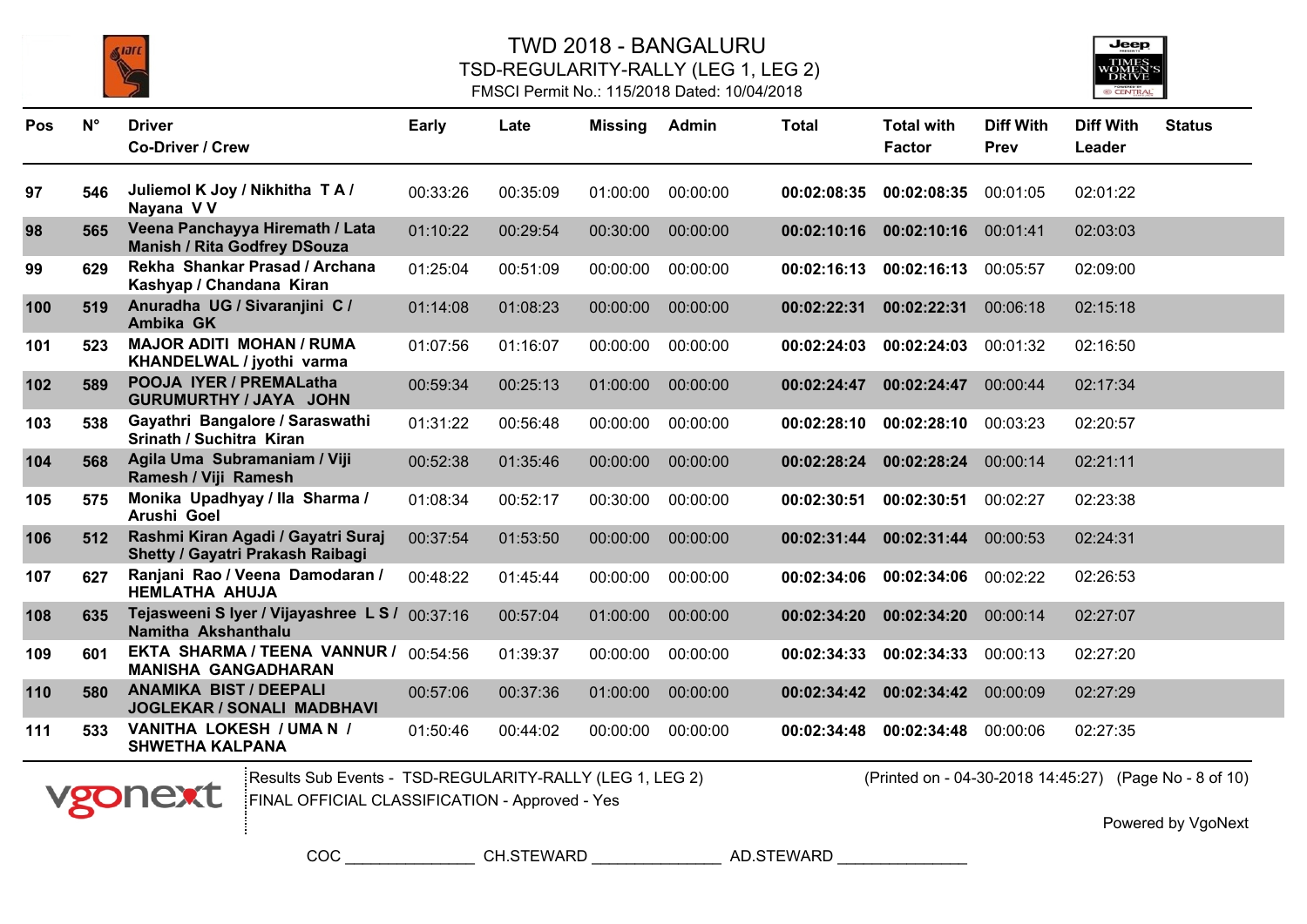





| Pos | $N^{\circ}$ | <b>Driver</b><br><b>Co-Driver / Crew</b>                                       | <b>Early</b> | Late     | <b>Missing</b> | Admin    | <b>Total</b> | <b>Total with</b><br><b>Factor</b> | <b>Diff With</b><br><b>Prev</b> | <b>Diff With</b><br>Leader | <b>Status</b> |
|-----|-------------|--------------------------------------------------------------------------------|--------------|----------|----------------|----------|--------------|------------------------------------|---------------------------------|----------------------------|---------------|
|     |             |                                                                                |              |          |                |          |              |                                    |                                 |                            |               |
| 112 | 537         | Pushpa Kumar / Anuradha Rao /<br>Visakha Vishalakshi Kumar                     | 00:35:04     | 01:00:34 | 01:00:00       | 00:00:00 | 00:02:35:38  | 00:02:35:38                        | 00:00:50                        | 02:28:25                   |               |
| 113 | 591         | PRIYADARSHINI AJAY RAO /<br>SEEMA N / Piyasmoni Pal                            | 01:20:16     | 01:17:54 | 00:00:00       | 00:00:00 | 00:02:38:10  | 00:02:38:10                        | 00:02:32                        | 02:30:57                   |               |
| 114 | 621         | roopa sharma / sapna K / Sowmya<br>Vinaykumar                                  | 01:03:38     | 00:38:25 | 01:00:00       | 00:00:00 | 00:02:42:03  | 00:02:42:03                        | 00:03:53                        | 02:34:50                   |               |
| 115 | 501         | Rani Srinivas / Priyadarshini<br>Ramaseshan / Vibha V                          | 02:02:00     | 00:42:11 | 00:00:00       | 00:00:00 | 00:02:44:11  | 00:02:44:11                        | 00:02:08                        | 02:36:58                   |               |
| 116 | 509         | Devika Jatti / Kokila Ashok /<br>Annapurna B N                                 | 01:20:18     | 01:24:25 | 00:00:00       | 00:00:00 | 00:02:44:43  | 00:02:44:43                        | 00:00:32                        | 02:37:30                   |               |
| 117 | 587         | Suma Kumar / Smitha<br>Rajasekharan / Anjali Gupta                             | 00:36:58     | 02:08:41 | 00:00:00       | 00:00:00 | 00:02:45:39  | 00:02:45:39                        | 00:00:56                        | 02:38:26                   |               |
| 118 | 525         | Rashmi Pawar / Poonam Thapliyal /<br><b>Manisha Kumari</b>                     | 00:31:58     | 02:21:44 | 00:00:00       | 00:00:00 | 00:02:53:42  | 00:02:53:42                        | 00:08:03                        | 02:46:29                   |               |
| 119 | 617         | Kavita Varma / Bhavana Maney /<br>Kartika Varma Raja                           | 00:52:50     | 02:01:10 | 00:00:00       | 00:00:00 | 00:02:54:00  | 00:02:54:00                        | 00:00:18                        | 02:46:47                   |               |
| 120 | 516         | Reshma Gurupadappa Javali /<br>Sumana Prasad / Reetha Brijesh<br><b>Shetty</b> | 01:38:40     | 01:19:27 | 00:00:00       | 00:00:00 | 00:02:58:07  | 00:02:58:07                        | 00:04:07                        | 02:50:54                   |               |
| 121 | 608         | Deepa R Krishnananda / Kalpana<br>Srinath / Shweta Chandrashekar               | 00:32:20     | 02:27:46 | 00:00:00       | 00:00:00 | 00:03:00:06  | 00:03:00:06                        | 00:01:59                        | 02:52:53                   |               |
| 122 | 547         | Kavya P P / Sheethal Praveen /<br><b>Nisha B</b>                               | 00:35:08     | 02:25:59 | 00:00:00       | 00:00:00 | 00:03:01:07  | 00:03:01:07                        | 00:01:01                        | 02:53:54                   |               |
| 123 | 622         | Jayeeta Chakraborty / Devjani Sen / 01:07:08<br>Jhuma Guha                     |              | 02:01:53 | 00:00:00       | 00:00:00 | 00:03:09:01  | 00:03:09:01                        | 00:07:54                        | 03:01:48                   |               |
| 124 | 605         | Sneh Bidhuri / Shobhana Ramesh<br>Kumar / Anjalika Nigam                       | 02:27:02     | 00:45:41 | 00:00:00       | 00:00:00 | 00:03:12:43  | 00:03:12:43                        | 00:03:42                        | 03:05:30                   |               |
| 125 | 600         | Lavanya Thangamani / Rekha<br>Srinivas / Sophya Biju Mathew                    | 00:54:54     | 02:18:59 | 00:00:00       | 00:00:00 | 00:03:13:53  | 00:03:13:53                        | 00:01:10                        | 03:06:40                   |               |



Results Sub Events - TSD-REGULARITY-RALLY (LEG 1, LEG 2) (Printed on - 04-30-2018 14:45:27) FINAL OFFICIAL CLASSIFICATION - Approved - Yes

(Printed on - 04-30-2018 14:45:27) (Page No - 9 of 10)

Powered by VgoNext